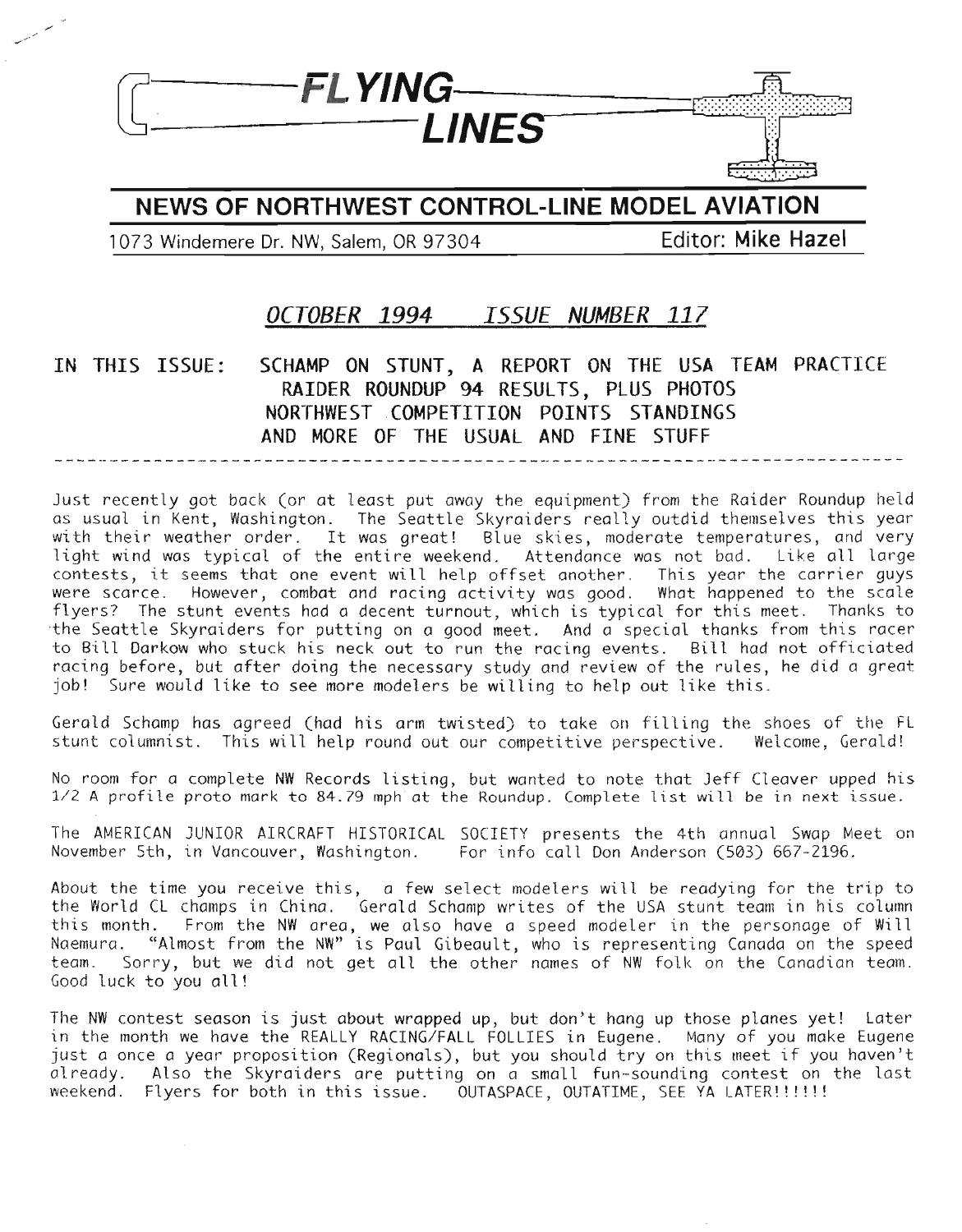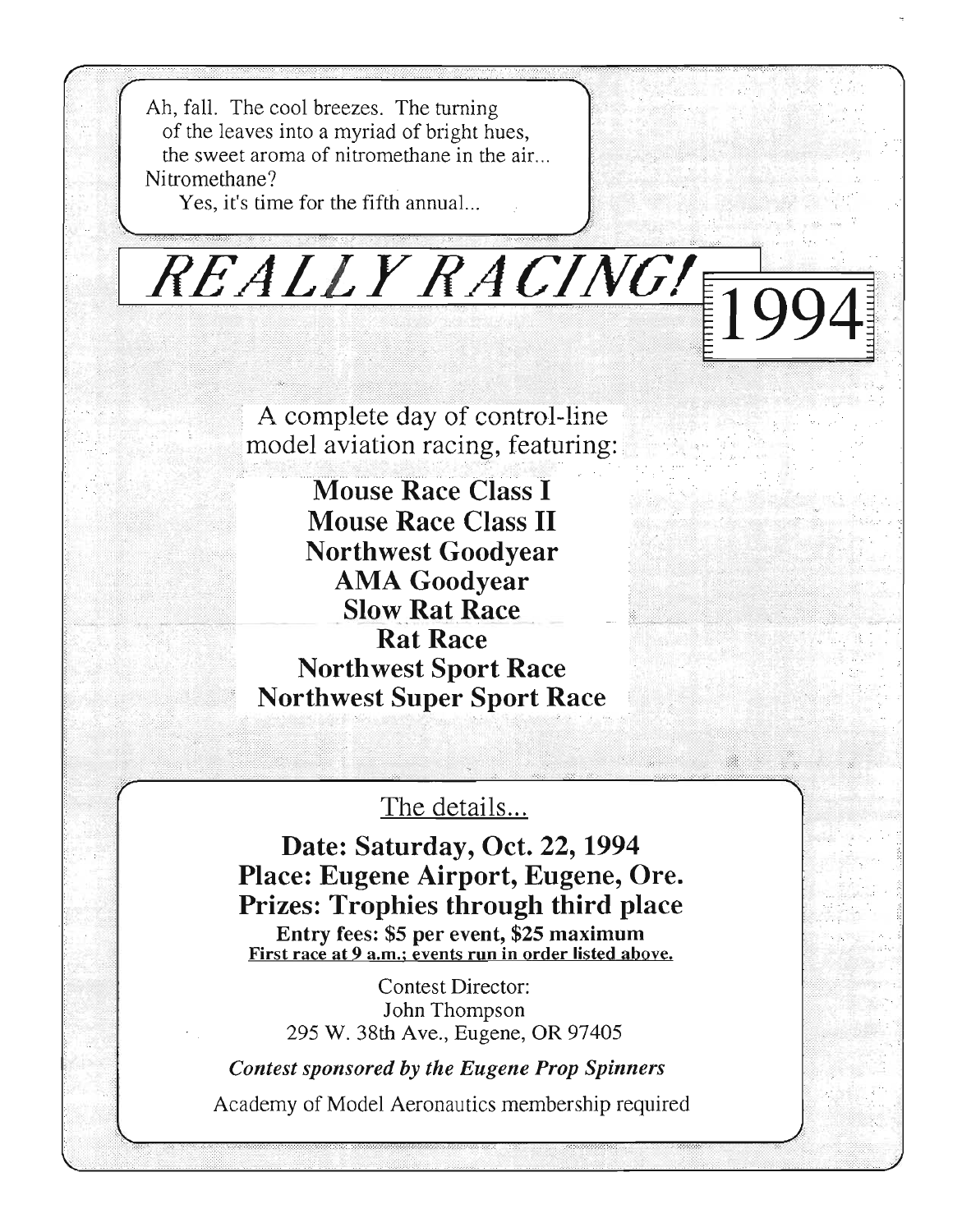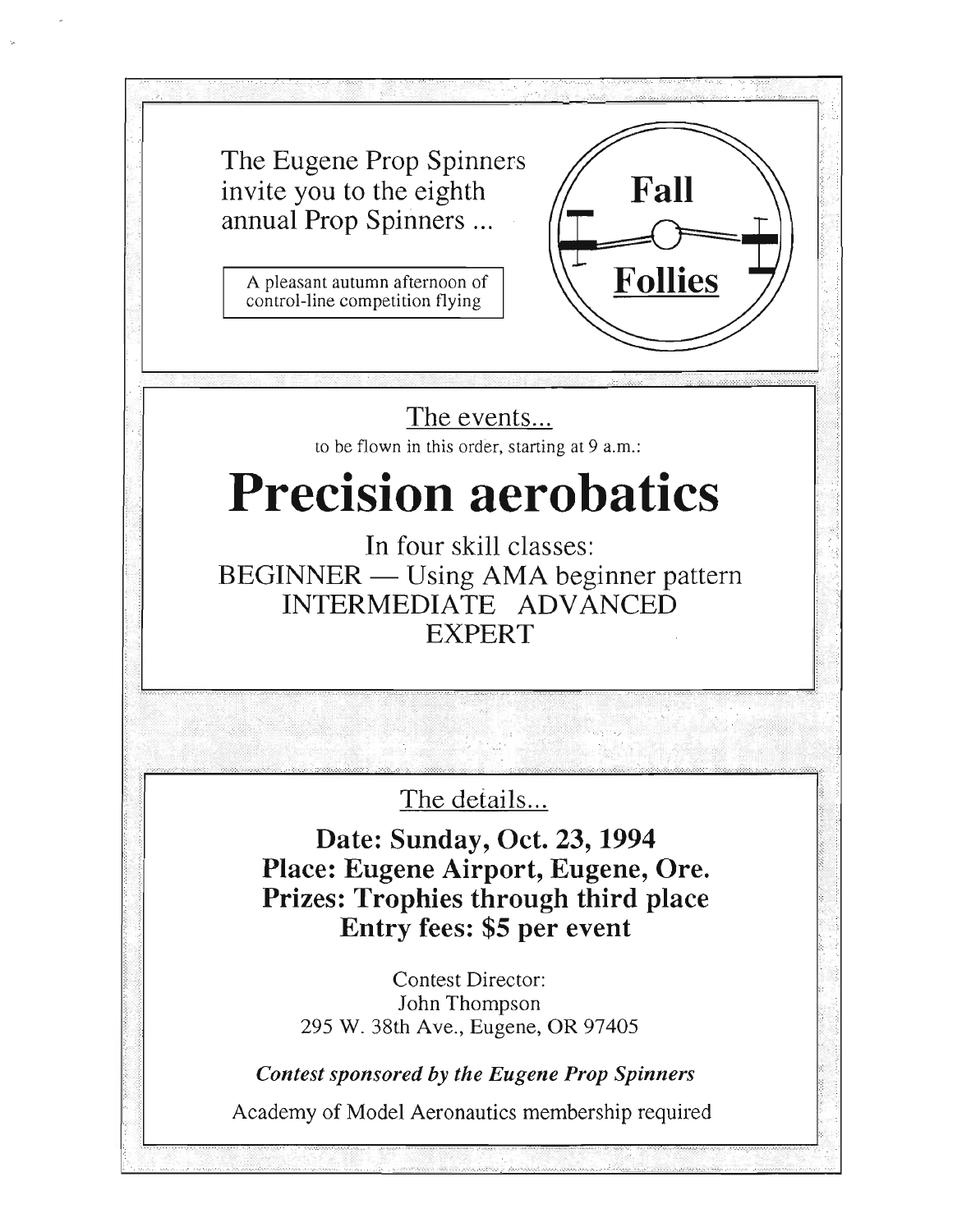

**BY GERALD SCHAMP**

# **PRECISION AEROBATICS WORLD TEAM COMES TO EUGENE, OREGON FOR A PRACTICE SESSION.**

Ted Fancher, David Fitzgerald, and reigning World champion Paul Walker visited Eugene for a two day practice session on September 10th & 11th.

At the Northwest Regionals contest held earlier this year, Ted, David, and Paul were given open invitations to come to Eugene to practice before going to China. Eugene has one of the premiere control line flying sites anywhere, so why not use it. It's the home field for the Eugene Prop Spinners who host the Northwest Regionals every year over the Memorial day weekend.

All three of the pilots have flown at the Eugene site in previous visits to the Regionals. Eugene always promises flying air that can range from "wet and wild" to "calm and wonderful". Mother nature exihibits her sense of humor to these eagles of stuntdom, and beckons them to test the water.

Unfortunately the third member of the actual USA team, Bob Hunt, could not make *it.* Prior commitments kept Bob at Hopefully at some future time Mr. Hunt can visit the Eugene flying site. The welcome mat is certainly out should the occasion arlse.

Accompanying the team were outstanding coaches and judges: Brett Buck, Gary McClellan, and Bob Emmett. These people critiqued the weekends progress, which truely helped pull the teams patterns into a very precise presentation.

Much appreciation to Paul Walker who, having made recent world competition participations, gave helpful advice to Ted and Dave, "Don't make obvious mistakes". Ás you can see by the accompanying photos, the equipment is top of the line, at the leading edge of technology. Paul Walker of course



flying the impeccable and bright  $I$ mpact. This is the newest version, that met with mishap just prior to the Nationals. Paul was concerned that the extra couple of ounces picked up from repairs would affect its performance, but alas. Paul says it flies the best of any. It is powered by the Randy Smith Aero .40 with Smith 4 chamber pipe un-resonated. This set-up sounds more throaty than the other 3 chamber set-ups, personally I liked it.

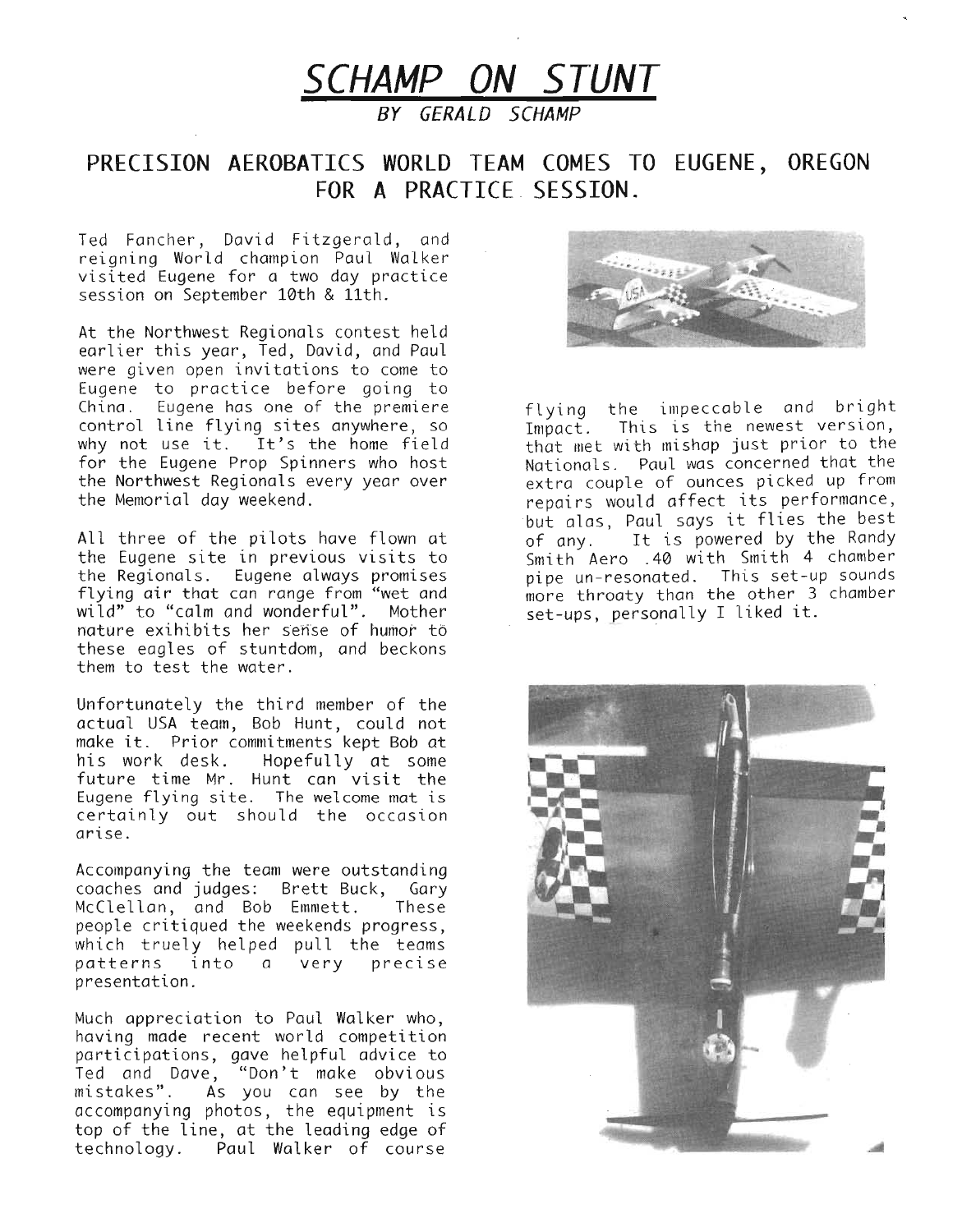

Ted Fancher has his latest "Trivial Pursuit". Many paint problems kept<br>this plane home from the Nats. The this plane home from the Nats. plane is beautiful, as Ted's planes always are. OS 46VF with the AAC piston and liner, and 3 chamber pipe on this one. Ted had quite an assortment of these 3 pointed weapons of the stunt wars to chose from. Nice to be able to fine tune to the smallest degree. Ted-You're a class act, no doubt about it.

Dave Fitzgerald: Obviously the youngest of the team, but don't think for a second that this was any problem. Amazing what youth, coordination, style, and determination can do for a stunt pattern. What impresses me most about Dave is his presentation, friendly, courteous and very professional. Dave flew his version of Ted's Trivial Pursuit. A beautiful airplane with Aero .40, 3 chamber pipe and all the other "right stuff".

So what did these three eagles work on? Size, shape, bottoms, accuracy, consistency, and correcting bobbles and wobbles. Inverted flight by all three looked like the planes were on rails. The Eugene field has a cyclone fence all around its perimeter. The pipe at the top of the fence is a perfect guide for five foot bottoms. These guys can put the plane on this line every time.

Dave and Ted's practice site near their homes are not conducive for practicing good take-offs and landings. Both of them were spoiled rotten by the time they left. Take-offs and landings were beautiful by Sunday afternoon. One of Ted"s quotes was "If I were ten years younger I'd move here just for the flying site". I told Ted he could leave his plane and equipment at my

house, then he wouldn't have to carry it all that way when he wanted to fly.

The Prop Spinners club members were all on hand to help out where needed. We left the gates open to the field so spectators could watch. The club president, Mel Marcum, did his usual great job of PR work, talking to the spectators and explaining what was going on. A lot of enthusiasm was generated, and I think the club even picked up a couple of new members fram this event.

One of the things that happened at the close of the weekend that I shall cherish forever, was Ted setting the World championship and World team trophy on the Eugene Prop Spinners flying field for all to see and appreciate. Even as <sup>I</sup> write this, it brings tears to my eyes and a lump in my throat. No only have "our" guys achieved a great accomplishment, but to have the pilots and trophies sitting on the field that I fly on, anytime I want to, is so great. Personally I am in awe. It was indeed <sup>a</sup> privlege *and* <sup>a</sup> great honor to witness and participate in this weekend of preparation before the USA control line precision aerobatics team goes to China.

Thanks guys, you did great, you are great, and you will be number one!

------keep your lines tight, Gerald Schamp

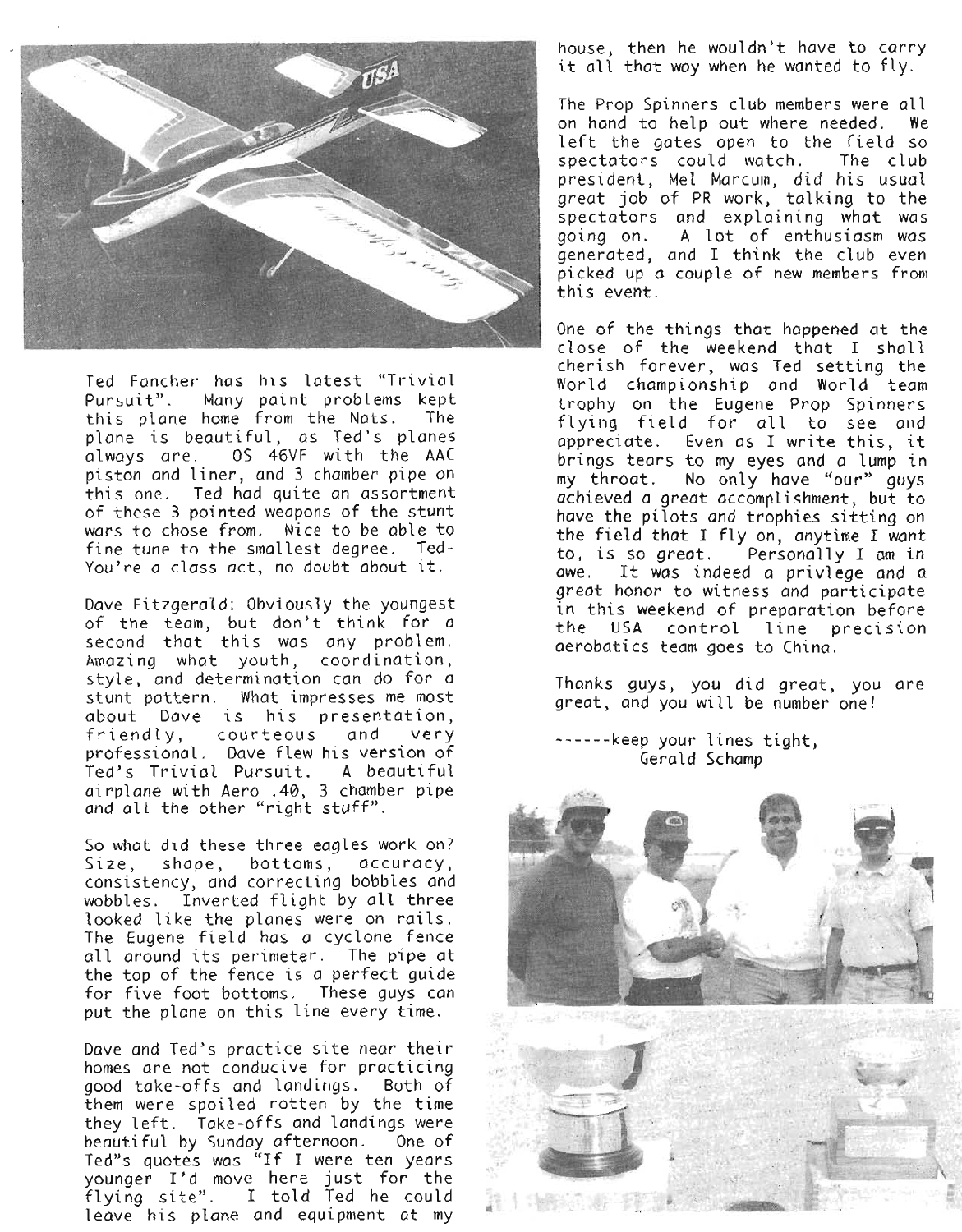# **RAIDER ROUNDUP '94 , KENT , WASHINGTON, SEPT. 17 & 18**

| MOUSE RACE I (JR) 1 ENTRY                                                                                      |      |
|----------------------------------------------------------------------------------------------------------------|------|
| 1) EUAN EDMONDS 9:12                                                                                           |      |
| MOUSE RACE I (SR-OP) 7 ENTRIES                                                                                 |      |
| 1) CHRIS COX<br>2) JEFF CLEAVER<br>3) NITROHOLICS TEAM<br>6:11<br>8:15<br>4) BRUCE DUNCAN HEAT- 3:24           | 6:00 |
| NORTHWEST GOODYEAR 4 ENTRIES                                                                                   |      |
| 1) JEFF CLEAVER 8:42<br>2) EUAN EDMONDS 15:31<br>3) RICH McCONNELL 96 LAPS<br>4) NITROHOLICS TEAM/HEAT-8:07    |      |
| FLYING CLOWN RACE 5 ENTRIES                                                                                    |      |
| 1) TODD RYAN<br>2) NITROHOLICS TEAM<br>3) EUAN EDMONDS<br>4) JEFF CLEAVER<br>251<br>203<br>199<br>161          | le   |
| NW SUPER SPORT RACE 5 ENTRIES                                                                                  |      |
| 1) TODD RYAN 8:57<br>2) NITROHOLICS TEAM 9:20 ri<br>3) JEFF CLEAVER 11:26<br>4) RICH MCCONNELL HEAT-44 LAPS be |      |
| PROFILE SCALE 1 ENTRY                                                                                          |      |
| 1) MEL MARCUM                                                                                                  |      |
| SPORT SCALE 1 ENTRY                                                                                            |      |
| 1) MEL MARCUM                                                                                                  |      |
| NW RECORD RATIO SPEED 3 ENTRIFS                                                                                |      |

|  | 1) JEFF CLEAVER/ 1/2A PROTO |        |
|--|-----------------------------|--------|
|  | 2) MIKE HAZEL / 1/2 A PROTO | 100.1% |
|  |                             | 88.6%  |
|  | 3) TODD RYAN / 21 SPEED     | 85.4%  |

#### AMA RECORD RATIO SPEED 5 ENTRIES

| 1) | JERRY THOMAS /OP-JET   | 98.1% |
|----|------------------------|-------|
| 2) | TODD RYAN / $SR-.21$   | 96.9% |
|    | 3) DICK SALTER /OP-JET | 85.6% |
|    | 4) MIKE HAZEL /OP-JET  | 85.1% |

#### BALLOON BUST -JR 1 ENTRY

| 1)                   | EUAN EDMONDS                                                         | 46.94                            |
|----------------------|----------------------------------------------------------------------|----------------------------------|
|                      | BALLOON BUST- SR/OP                                                  | 7 ENTRIES                        |
| 1)<br>2)<br>3)<br>4) | RICH MCCONNELL<br>BOB NELSON<br>EUAN EDMONDS (JR)<br>RICHARD SCHERER | 40.08<br>41.96<br>50.71<br>42.02 |



- Frank Boden (L) and Dennis Matthews from Vancouver, BC area flew in the Carrier events. Dennis placed in the popular .15 event. Frank supplied these photos from the Raider Roundup, Thanks! left)
- Skyraider Bob Emmett officiated in the Aerobatics events. right)
- .<br>below) (L to R) Tom Strom, Tim Strom, and Dick Salter on the Combat circle. Tim won the popular <sup>80</sup> mph event. It was good to see Combat back "on site", plus it looked as if entries were up.



| LA CHARDAI DENINIES                                                  | <b>FAST COMBAT 6 ENTRIES</b>                                            |
|----------------------------------------------------------------------|-------------------------------------------------------------------------|
| l) JEFF REIN<br>2) BUZZ WILSON<br>3) BOB NELSON<br>4) TIM STROM (JR) | 1) JEFF REIN<br>2) TIM STROM (JR)<br>3) BUZZ WILSON<br>4) JOHN THOMPSON |
| 30 MPH COMBAT 7 ENTRIES                                              | OLD TIME STUNT 6 ENTRIES                                                |
| L) TIM STROM (JR)                                                    | CHRIS COX<br>283 S                                                      |

| 2) |           | GARY HARRIS |  |
|----|-----------|-------------|--|
| 3) | JEFF REIN |             |  |

# 1/2 A COMBAT 6 ENTRIES FAST COMBAT 6 ENTRIES

|  | JEFF REIN |  |
|--|-----------|--|
|--|-----------|--|

- 2) TIM STROM (JR)<br>3) BUZZ WILSON
- 
- 4) JOHN THOMPSON

### IES OLD TIME STUNT 6 ENTRIES

| ) GARY HARRIS<br>2) DARRELL HARVIN<br>280.3<br>3) JEFF REIN<br>3) DAVID THOMPSON<br>266<br>D FRANK BODEN<br>4) RICH McCONNELL | L) ILM SIROM (JR) | 1) CHRIS COX | 283.3 |
|-------------------------------------------------------------------------------------------------------------------------------|-------------------|--------------|-------|
|                                                                                                                               |                   |              |       |
|                                                                                                                               |                   |              |       |
|                                                                                                                               |                   |              |       |
|                                                                                                                               |                   |              | 253.8 |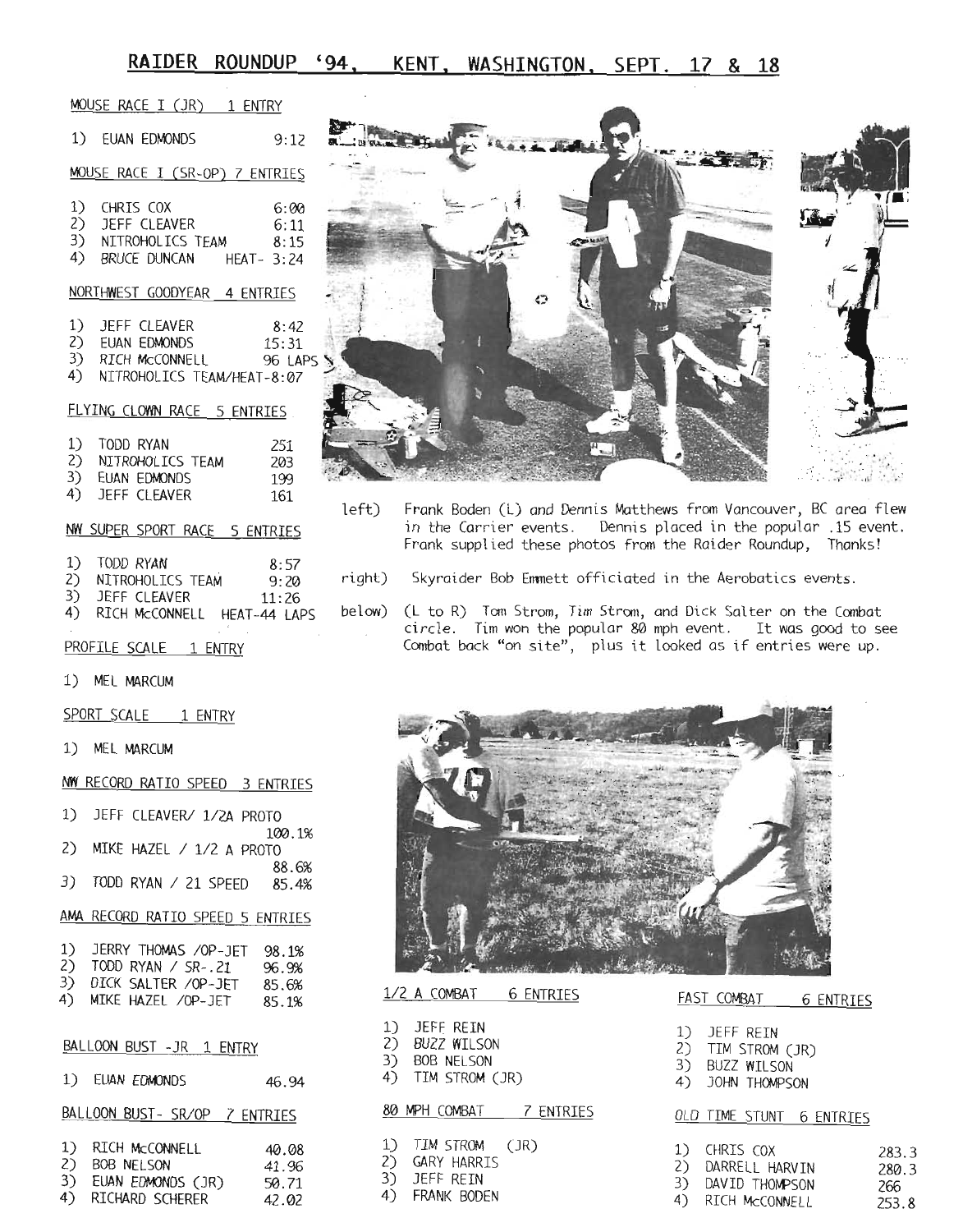#### PRECISION AEROBATICS- EXPERT 3 ENTRIES

| 1) PAUL WALKER                                  | 572   |
|-------------------------------------------------|-------|
| 2) NORM WHITTLE<br>3) JACK PITCHER              | 532.5 |
|                                                 | 507.5 |
| .15 CARRIER 4 ENTRIES                           |       |
| 1) RICH McCONNELL                               |       |
| 1) RICH McCONNELL 183<br>2) DENNIS MATTHEWS 152 |       |
| 3) TODD RYAN (SR) 97.4                          |       |
| 4) JOHN HALL                                    | 69.9  |
| PROFILE CARRIER 4 ENTRIES                       |       |
| 1) TODD RYAN (SR)                               | 231   |
| 2) JOHN HALL                                    |       |
| 3) MIKE HAZEL                                   | 175   |
| 4) DENNIS MATTHEWS                              | - 158 |
| CLASS I & II CARRIER 2 ENTRIES                  |       |
| 1) JOHN HALL                                    | 212   |
| 2) MIKE HAZEL                                   | 182   |
|                                                 |       |

|    | CLASSIC STUNT 7 ENTRIES                                                |       |                                  |
|----|------------------------------------------------------------------------|-------|----------------------------------|
| 1) | DON MCCLAVE<br>2) GARY NELSON<br>3) DARRELL HARVIN<br>4) PETE PETERSON |       | 504.5<br>488<br>462.5<br>441     |
|    | PRECISION AEROBATICS -BEGINNER<br>1ENTRY                               |       |                                  |
|    | 1) JOHN BRAMA                                                          |       | 140.5                            |
|    | PRECISION AEROBATICS-INTERMED.<br>3 ENTRIES                            |       |                                  |
|    | 1) PETE PETERSON<br>2) TERRY MITCHELL<br>3) KARL BROWN                 | 432.5 | 411<br>381                       |
|    | PRECISION AEROBATICS-ADVANCED<br>6 ENTRIES                             |       |                                  |
| 1) | GARY NELSON<br>2) CHRIS COX<br>3) JOHN LEIDLE<br>4) JIM CAMERON        |       | 489.5<br>488.5<br>480.5<br>480.5 |

**TI**



left) (L to R) Cleaver Bros Team, Dave and Jeff; and Speed E.D. Mike Hazel between action.

right) P.A.C. Prez Chris Cox collects his share of the spoils. Took victories in Mouse Race and OTS.

# *SUBSCRIPTION EXPIRATION DEPARTMENT*

THIS IS THE NEXT TO LAST ISSUE FOR THE FOLLOWING SUBSCRIBERS: SHAWN PARKER, DAVE GARDNER, WAYNE SPEARS, JACK PITCHER, LOREN HOWARD

THIS IS THE LAST ISSUE FOR THE FOLLOWING SUBSCRIBERS: GARY NELSON, BOB EINHAUS, JIM HOLMACK, BILL DRUMMOND, GARY HARRIS, MARTY HIGGS

PLEASE RENEW PROMPTLY, SO YOU CAN KEEP UP WITH WHAT'S GOING ON. BESIDES, YOU NEVER KNOW WHAT MIGHT BE CONNECTED WITH YOUR NAME IN PRINT IF YOU DON'T SEE IT!

*FL YING LINES* is published nine times per year. Subscription rate is \$13.00 for USA, and \$15.00 for Canada (U.S. funds). Subscription expiration is noted on the mailing label beginning and ending issue numbers are listed after name.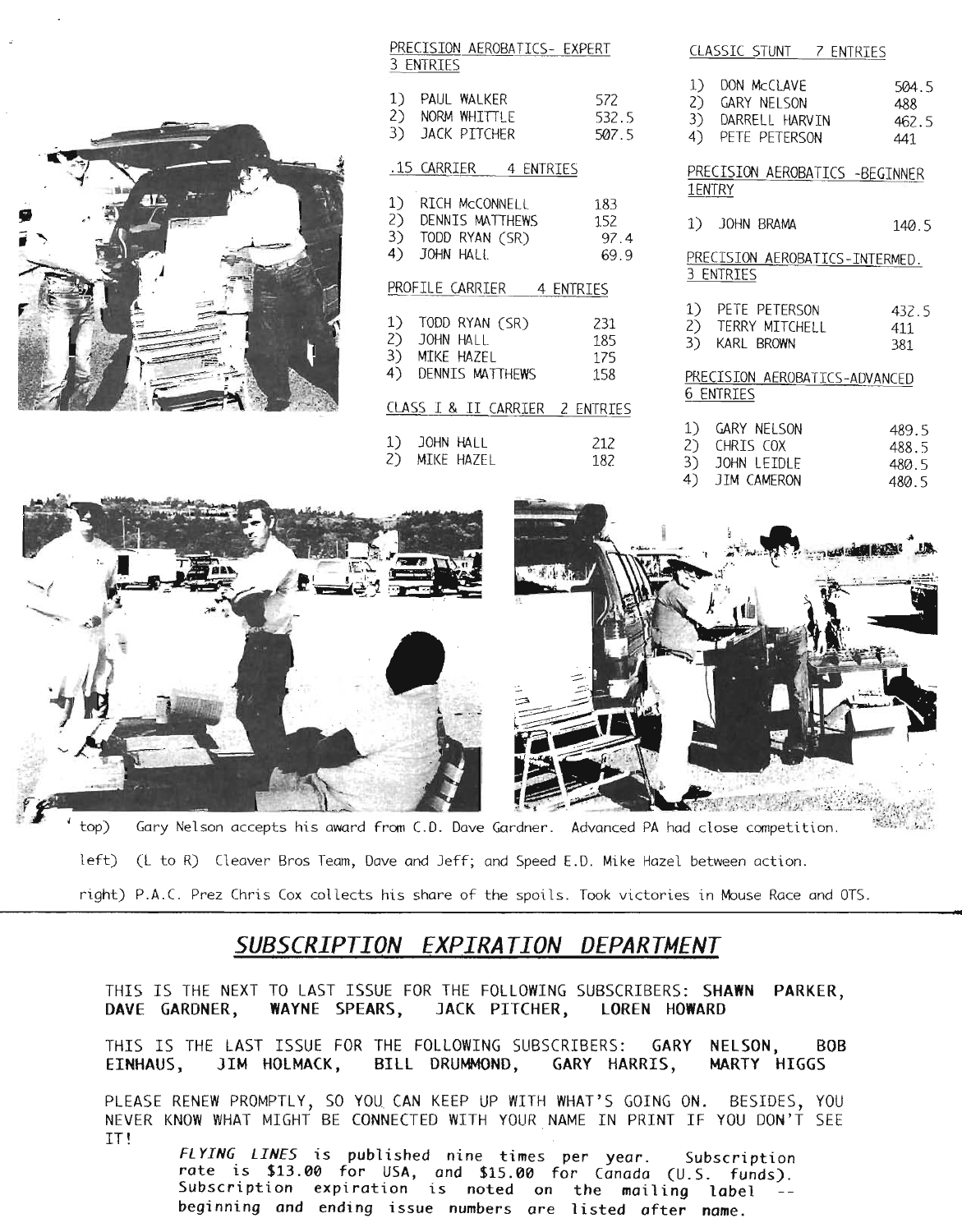# **NW Competition Standings**

**Flying Lines' compilation of event placings by Northwest modelers competing in Northwest region contests**

#### .15 CARRIER

- (4 CONTESTS, 17 ENTRIES)
- 1) RICH McCONNELL......10
- $2$ ) TERRY MITCHELL........
- JOE RICE.............7
- 4) TODD RYAN  $(SR)$ .......6
- $5$ ) LLOYD MAROHL........5

#### PROFILE CARRIER

- (4 CONTESTS, 17 ENTRIES)
- $1)$  JOHN HALL..........13
- $TODD$  RYAN  $(SR)$  .....13
- $3)$  TOM STROM  $\dots \dots \dots 5$
- $4)$  TERRY MILLER  $\ldots \ldots 4$ 5) RICH McCONNELL.......3
- TERRY MITCHELL ......3

#### CLASS <sup>I</sup> & II CARRIER

- (2 CONTESTS, 5 ENTRIES)
- $1)$  JOHN HALL..........3  $2$ ) TERRY MITCHELL......2
- $3)$  JOE JUST............1  $MIKE$   $HAZEL$ .........1

#### OVERALL CARRIER

|     | (14 CONTESTS, 43 ENTRIES) |
|-----|---------------------------|
| 1)  | JOHN $HALL$ 23            |
| (2) | TODD RYAN (SR)19          |
| 3)  | TERRY MITCHELL14          |
| 4)  | RICH McCONNELL13          |
| 5). |                           |

TERRY MILLER........7

#### PRECISION AEROBATICS (14 CONTESTS, 64 ENTRIES)

| 1)<br>2)<br>3)<br>4)<br>6) | CHRIS COX22<br>BOB PARKER19<br>GARY NELSON12<br>DARREL HARVIN10<br>$DAN$ RLTHERFORD10<br>KARL BROWN<br>8<br>PAUL WALKER<br>8 |
|----------------------------|------------------------------------------------------------------------------------------------------------------------------|
|                            |                                                                                                                              |
|                            |                                                                                                                              |
| 8).                        | 6<br>JIM HOLMACK                                                                                                             |
|                            | 6<br>LEE UBERBACKER                                                                                                          |
|                            | 5<br>10) TERRY DEAN                                                                                                          |
|                            | TERRY MITCHELL 5                                                                                                             |
|                            |                                                                                                                              |

#### CLASSIC STUNT

| (3 CONTESTS, 27 ENTRIES) |  |
|--------------------------|--|
|                          |  |
|                          |  |

- $1)$  DON McCLAVE  $\dots \dots \dots 27$ 2) GARY NELSON........19.5
- 3) DARRELL HARVIN..... 13
- $4)$  AL RESINGER........ 9
- 5) CHRIS COX 7

| OLD TIME STUNT<br>(5 CONTESTS, 23 ENTRIES)                                                                                                                                                                                     |
|--------------------------------------------------------------------------------------------------------------------------------------------------------------------------------------------------------------------------------|
| CHRIS COX19<br>1)<br>DAVE THOMPSON10<br>2)<br>3)<br>DARRELL HARVIN 8<br>-<br>4)<br>RICH MCCONNELL<br>MONTY STIMMEL4<br>5)<br>BILL FISHER4                                                                                      |
| OVERALL STUNT<br>(22 CONTESTS, 114 ENTRIES)                                                                                                                                                                                    |
| CHRIS COX. 48<br>1)<br>GARY NELSON31.5<br>DARRELL HARVIN31<br>2)<br>3)<br>DON MCCLAVE27<br>4)<br>5)<br>BOB PARKER19<br>DAN RUTHERFORD10<br>6)<br>DAVE THOMPSON10<br>AL RESINGER 9<br>8)<br>KARL BROWN 8<br>9)<br>PAUL WALKER 8 |
| CLASS I MOUSE RACE<br>(6 CONTESTS, 27 ENTRIES)                                                                                                                                                                                 |
| TODD RYAN (SR)13<br>1)<br>NITROHOLICS TEAM 13<br>3)<br>4)<br>5)<br>JOE RICE9<br>CHRIS COX7<br>JEFF CLEAVER6                                                                                                                    |
| NW GOODYEAR<br>(4 CONTESTS, 14 ENTRIES)                                                                                                                                                                                        |
| JOE RICE7<br>CLEAVER TEAM6                                                                                                                                                                                                     |

- $3)$  NITROHOLICS TEAM.... $5$
- $RICH MCCONNELL$ ......5
- $5$ ) JEFF CLEAVER  $\ldots$   $\ldots$  4

#### **NW** SPORT RACE

(5 CONTESTS, 20 ENTRIES)

- 1) TODO RYAN  $(SR)$ ......13
- $2)$  HENRY HAJDIK..........5
- $3)$  EUAN EDMONDS  $(3R)$ ....4 JULIE RICE  $(JR)$ ......4 JOE RICE.............4 CHRIS COX  $\dots \dots \dots 4$

#### **NW** SUPER SPORT RACE

(3 CONTESTS, 16 ENTRIES)

- 1) NITROHOLICS TEAM.....10  $TOP RYAN$ ...........10
- 3) RICH McCONNELL........6
- $4)$  CLEAVER TEAM.  $3$ TOM STROM.  $\dots \dots \dots 3$

#### FLYING CLOWN RACE

(3 CONTESTS, 18 ENTRIES)

- 1) TODD RYAN  $(SR)$ ......16
- 2) NITROHOLICS TEAM .... 9
- $3)$  JOE RICE ............ 8
- 4) RICH McCONNELL....... 6
- $5)$  JULIE RICE (JR)  $\ldots$  5

#### OVERALL RACING

(16 CONTESTS, 86 ENTRIES)

| 1)  | TODD RYAN (SR) 42      |
|-----|------------------------|
| (2) | NITROHOLICS TEAM 37    |
| 3)  | JOE RICE 20            |
| 4)  | RICH McCONNELL17       |
| 5)  | CHRIS COX 16           |
| 6)  | JEFF CLEAVER15         |
| 7)  | RICK MEADOWS12         |
|     | HENRY HAJDIK12         |
|     | EUAN EDMONDS (JR) 12   |
|     | 10) JULIE RICE (JR) 10 |
|     | PAUL DRANFIELD10       |
|     |                        |

#### 1/2 A COMBAT

(3 CONTESTS, 14 ENTRIES)

| 1) JEFF REIN14        |
|-----------------------|
| 2) BUZZ WILSON 8      |
| 3) TIM STROM $(JR)$ 6 |
| 4) BOB NELSON 4       |
| 5) DICK SALTER2       |
| GARY HARRIS  2        |

#### **80 Il4PH** COMBAT

(2 CONTESTS, 10 ENTRIES)

| 1) JEFF REIN 8 |  |  |  |  |  |  |  |  |
|----------------|--|--|--|--|--|--|--|--|

- GARY HARRIS  $\dots \dots \dots 8$
- 3) TIM STROM  $(JR)$  .......7
- 4) FRANK BODEN ..........4  $5)$  TOM STROM  $\dots \dots \dots 1$ 
	-

#### GX COMBAT

(2 CONTESTS, 12 ENTRIES)

| 1) DAVE THOMPSON 12<br>2) TODD RYAN $(SR)$ 7<br>GARY HARRIS  7 |
|----------------------------------------------------------------|
| 4) JEFF REIN  6<br>5) JOE RICE  3                              |

#### FAST COMBAT

#### (2 CONTESTS, 10 ENTRIES)

| 1) JEFF REIN $\dots \dots \dots \dots 10$<br>2) TIM STROM $(JR)$ 8<br>3) BUZZ WILSON 4 |  |
|----------------------------------------------------------------------------------------|--|
| 4) JOHN THOMPSON  3                                                                    |  |
| 5) DICK SALTER  2                                                                      |  |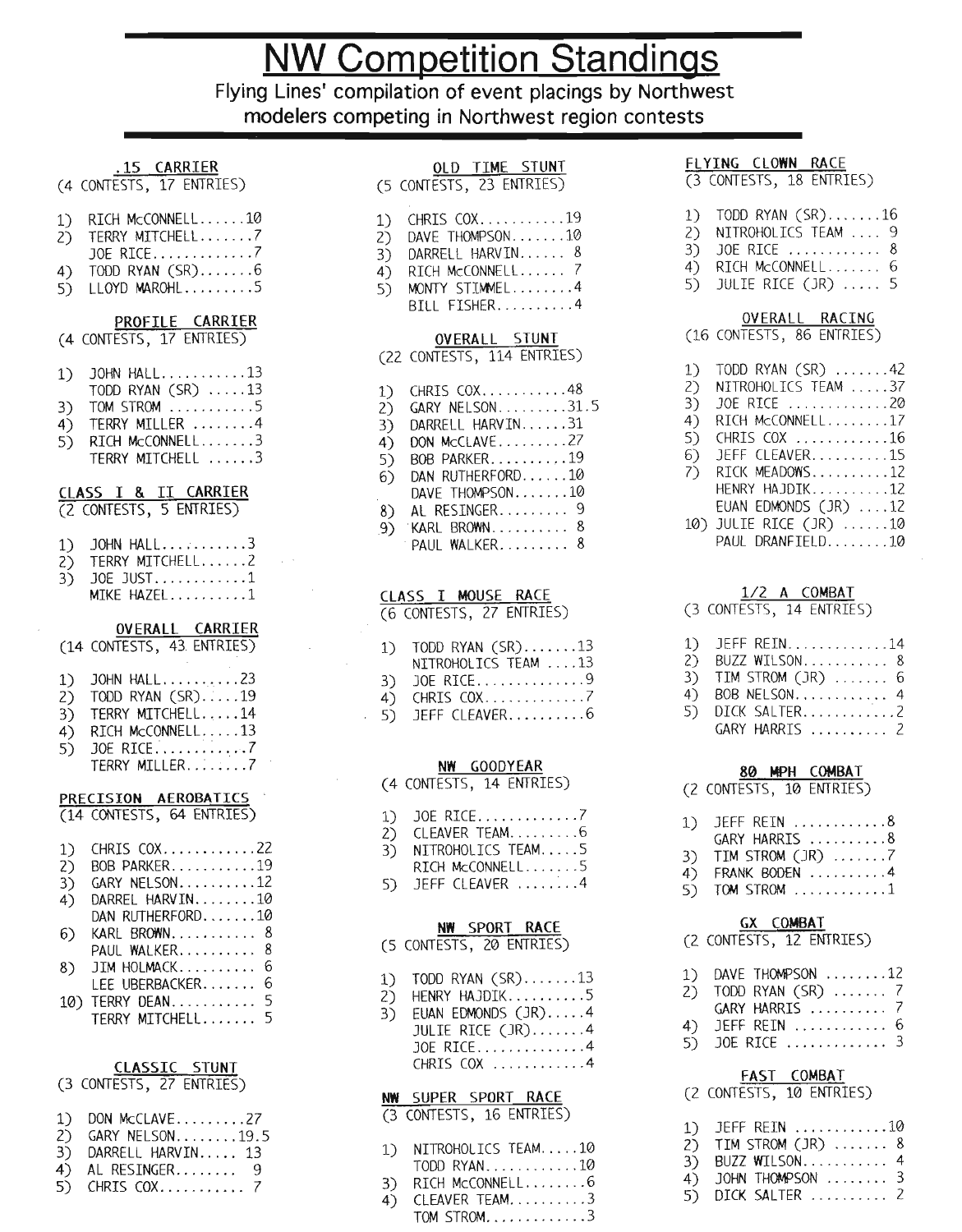|                                                                                                                                     | OVERALL COMBAT<br>(10 CONTESTS, 48 ENTRIES)                                                                                         |                                                                                 |
|-------------------------------------------------------------------------------------------------------------------------------------|-------------------------------------------------------------------------------------------------------------------------------------|---------------------------------------------------------------------------------|
| BALLOON BUST<br>(3 CONTESTS, 11 ENTRIES)                                                                                            | JEFF REIN $\ldots \ldots \ldots \ldots 40$<br>TIM STROM $(JR)$ 21<br>2)<br>GARY HARRIS 19<br>3)<br>4) DAVE THOMPSON12               |                                                                                 |
| RICH MCCONNELL7<br>1<br>BOB NELSON 6<br>$\mathcal{L}$<br>EUAN EDMONDS $(JR)$ 6<br>RICHARD SCHERER5<br>4<br>TODD RYAN $(SR)$ 3<br>5) | BUZZ WILSON12<br>OVERALL SPEED<br>(29 CONTESTS, 77 ENTRIES)                                                                         |                                                                                 |
| OVERALL SCALE<br>(5 CONTESTS, 11 ENTRIES)<br>KARL BROWN 2<br>1)                                                                     | JERRY THOMAS22<br>CHUCK SCHUETTE18<br>2)<br>3)<br>BRENT HAZEL $(SR)$ 11<br>BOB SPAHR10<br>4)                                        |                                                                                 |
| NICK STRATIS2<br>MEL MARCUM2<br>MORRIS GILBERT1<br>4)                                                                               | TODD RYAN (SR) 10<br>$6)$ MARTY HIGGS 8<br>7<br>MIKE HAZEL  7<br>8) DICK SALTER  6<br>9) CHRIS SACKETT 5<br>10) CHRIS HAZEL (JR)  4 | V.G.M.C. Prez Bruce Duncan, hanging out<br>at the Raider Roundup racing circle. |
|                                                                                                                                     |                                                                                                                                     |                                                                                 |

<u>MALOWEEN CONTEST</u>

# **OCTOBER 29TH, (SATURDRY) 9 RM**

# **[RRKEEK PRRK, SERlTLE**

# *NW SUPER SPORT RRCf, BRLLOON BUST, 64 MPH COMBRT*

BAllOON BUST IS SIMPLIFIED TWO BAllOON FORMAT. 64 MPH COMBRT IS TWO LAPS IN B.0 SECONDS OR SLOWER WITH STREAMER, OTtIERWISE SAME AS FAST COMBAT.

NO TROPHIES- 50% PAYBACK FOR EACH EUENT WITH FOUR OR MORE ENTRIES. ENTRY FEES: \$10 (US), \$5, \$5

BEGINNERS WELCOME- THIS IS A HAVE FUN TYPE CONTEST. AMA CARD REQUIRED. BALLOON BUST AND COMBAT REQUIRE SAFETY WAIST THONGS, COMBAT REQUIRES SAFETY ENGINE THONG.

> SPONSORED BY THE SEATILE SKYRAIOERS FOR INFORMATION CALL: RICH MCCONNELL (206) 242-7372



**Hit's a new idea - you build It yourself.'** 'What I like ~bout model flying is the sense of doing some-thing individual.'